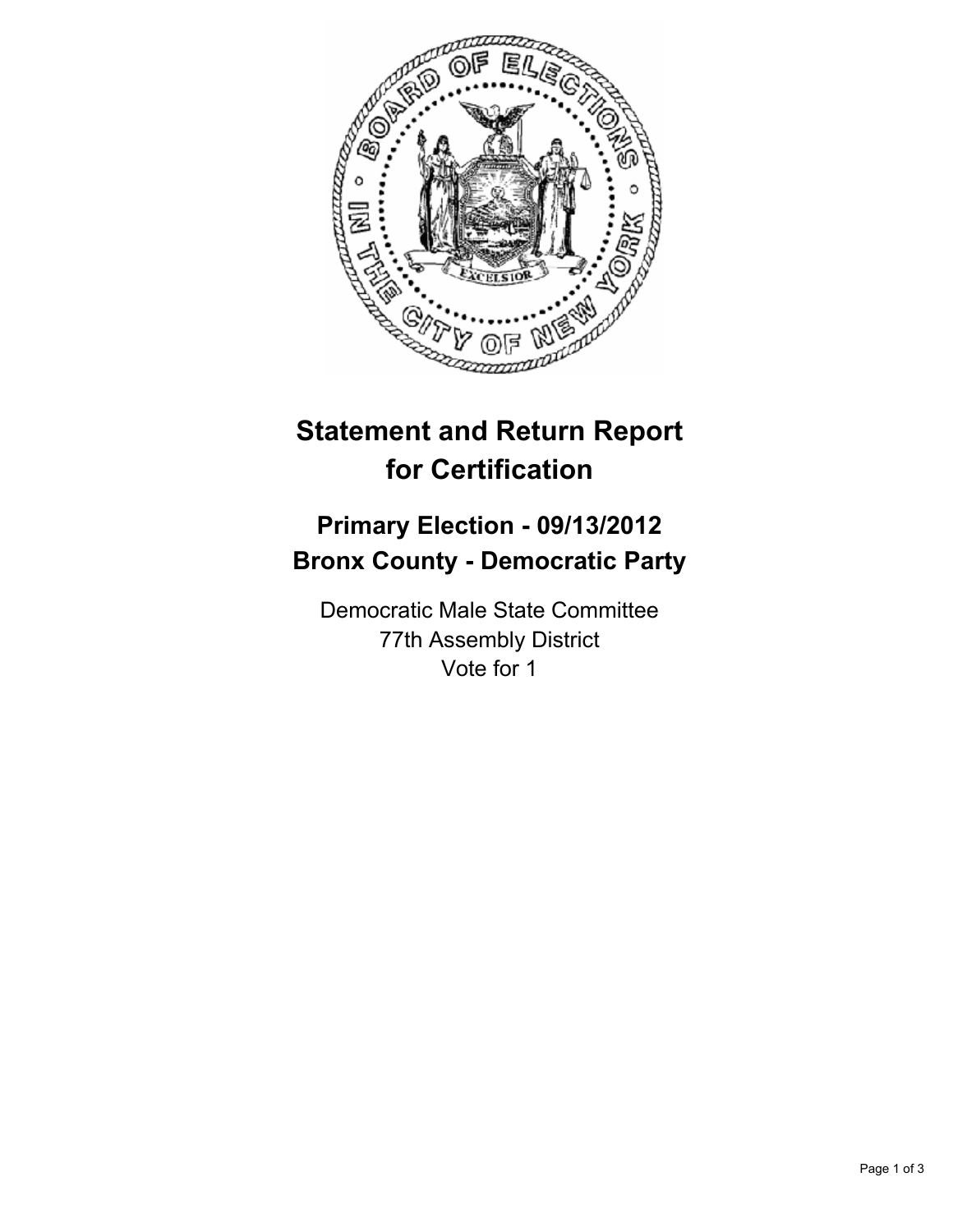

## **Assembly District 77**

| <b>PUBLIC COUNTER</b>                                    | 3,241          |
|----------------------------------------------------------|----------------|
| <b>EMERGENCY</b>                                         | 0              |
| ABSENTEE/MILITARY                                        | 159            |
| <b>FEDERAL</b>                                           | 0              |
| <b>SPECIAL PRESIDENTIAL</b>                              | $\mathbf{0}$   |
| <b>AFFIDAVIT</b>                                         | 157            |
| <b>Total Ballots</b>                                     | 3,557          |
| Less - Inapplicable Federal/Special Presidential Ballots | 0              |
| <b>Total Applicable Ballots</b>                          | 3,557          |
| <b>AHMAD KHAN</b>                                        | 502            |
| <b>GREGORY A. DELTS</b>                                  | 1,490          |
| <b>APOLINAR MONTILLA</b>                                 | 801            |
| <b>JOSEPH SMALLS (WRITE-IN)</b>                          | 1              |
| JUANA GARCIA (WRITE-IN)                                  | 1              |
| LINCOLN SALMON (WRITE-IN)                                | 1              |
| MANUEL TAVAREZ (WRITE-IN)                                | $\overline{2}$ |
| MARK ESCOFFEREY-BEY (WRITE-IN)                           | 1              |
| UNATTRIBUTABLE WRITE-IN (WRITE-IN)                       | 6              |
| <b>Total Votes</b>                                       | 2,805          |
| Unrecorded                                               | 752            |